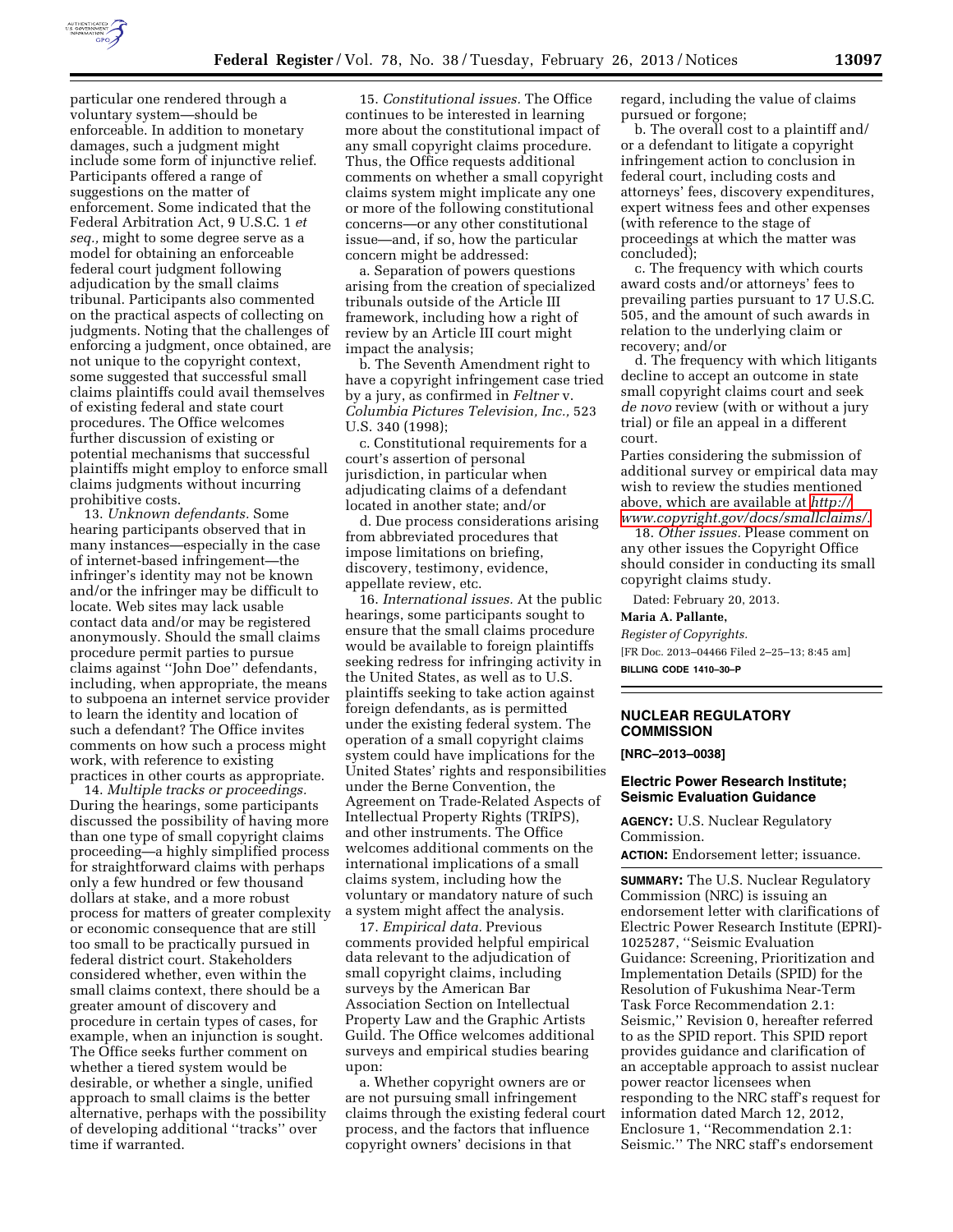letter includes additional clarifications on the: (1) Use of the Individual Plant Examination of External Events (IPEEE) submittals for screening purposes; (2) development of foundation input response spectra (FIRS) consistent with the site response used in the development of the site-specific ground motion response spectrum (GMRS); (3) updating the seismic source models; and (4) development of the site response.

**ADDRESSES:** You may access information related to this document, which the NRC possesses and is publicly available, by searching on *[http://](http://www.regulations.gov)  [www.regulations.gov](http://www.regulations.gov)* under Docket ID NRC–2013–0038.

• *Federal Rulemaking Web site:* Go to *<http://www.regulations.gov>* and search for Docket ID NRC–2013–0038. Address questions about NRC dockets to Carol Gallagher; telephone: 301–492–3668; email: *[Carol.Gallagher@nrc.gov](mailto:Carol.Gallagher@nrc.gov)*.

• *NRC's Agencywide Documents Access and Management System (ADAMS):* You may access publiclyavailable documents online in the NRC Library at *[http://www.nrc.gov/reading](http://www.nrc.gov/reading-rm/adams.html)[rm/adams.html](http://www.nrc.gov/reading-rm/adams.html)*. To begin the search, select ''*ADAMS Public Documents*'' and then select ''*Begin Web-based ADAMS Search*.'' For problems with ADAMS, please contact the NRC's Public Document Room (PDR) reference staff at 1–800–397–4209, 301–415–4737, or by email to *[pdr.resource@nrc.gov](mailto:pdr.resource@nrc.gov)*. The NRC staff's endorsement letter is available under ADAMS Accession No. ML12319A074. The NRC staff's request for information dated March 12, 2012, Enclosure 1, ''Recommendation 2.1: Seismic'' is available under ADAMS Accession No. ML12053A340.

• *NRC's PDR:* You may examine and purchase copies of public documents at the NRC's PDR, Room O1–F21, One White Flint North, 11555 Rockville Pike, Rockville, MD 20852.

**FOR FURTHER INFORMATION CONTACT:** Mrs. Lisa M. Regner, Japan Lessons-Learned Project Directorate, Office of Nuclear Reactor Regulation, U.S. Nuclear Regulatory Commission, Washington, DC 20555–0001; telephone: 301–415– 1906; email: *[Lisa.Regner@nrc.gov](mailto:Lisa.Regner@nrc.gov)*. **SUPPLEMENTARY INFORMATION:** 

## **Background Information**

The endorsement letter for the SPID report is being issued to the public to describe guidance that is acceptable for responding to the request to reevaluate seismic hazards at operating reactor sites, as discussed in Enclosure 1 ''Recommendation 2.1: Seismic,'' of the NRC staff's request for information (RFI), ''Request for Information Pursuant

to Title 10 of the *Code of Federal Regulations* (10 CFR), Part 50.54(f) Regarding Recommendations 2.1, 2.3, and 9.3, of the Near-Term Task Force Review of Insights from the Fukushima Dai-ichi Accident,'' dated March 12, 2012.

The NRC issued the RFI following the NRC staff's evaluation of the earthquake and tsunami, and resulting nuclear accident, at the Fukushima Dai-ichi nuclear power plant in March 2011. Enclosure 1 to the RFI requests licensees and holders of construction permits under 10 CFR Part 50, to reevaluate the seismic hazards at their sites using present-day NRC requirements and guidance, and identify actions taken or planned to address plant-specific vulnerabilities associated with the updated seismic hazards. Based on this information, the NRC staff will determine whether additional regulatory actions are necessary to protect against the updated hazards. The principal purpose of the SPID report is to provide guidance for responding to the RFI by describing strategies for screening, prioritization, and potential interim actions, as well as implementation guidance for the risk evaluation that are acceptable to the NRC staff.

## **Basis for Endorsement**

The NRC staff interacted with the stakeholders on development of the SPID report with a focus on screening, prioritization, and implementation details as they relate to performing a seismic reevaluation. The SPID report is the product of significant interaction between the NRC, Nuclear Energy Institute, EPRI, and other stakeholders at over fifteen public meetings 1 over a 9-month period. These interactions and the insights gained from the meetings allowed for the development of this document in a very short time frame. The meetings helped develop the expectations for how licensees would perform plant evaluations after having updated their seismic hazard information. At each meeting, the NRC staff provided its comments on the current version of the SPID report and discussed with stakeholders subsequent proposed revisions to the document. This iterative process, over several months, resulted in the final version of the document. The NRC staff's endorsement of the SPID report, subject to the additional guidance noted below, is based on this cumulative

development process resulting from the

extensive interactions between stakeholders and the NRC staff.

The NRC staff has reviewed the SPID report and confirmed that it would provide licensees with the guidance necessary to perform seismic reevaluations and report the results to the NRC in a manner that will address the Requested Information items (1) through (9) in Enclosure 1 of the 50.54(f) letter. The SPID report is intended to provide sufficient guidance for all sites, however, each site is unique and requirements for analysis can vary. In cases where the SPID report may not account for the unique characteristics of a site, prudent and sound engineering judgment should be employed to assure all issues bearing on the hazard and risk evaluations are adequately addressed. Instances when unique site characteristics require such engineering judgment, or require analysis that is not included in the SPID report, should be clearly identified, along with the measures taken to assure the unique site characteristics are appropriately addressed. Although the NRC staff finds that the performance and reporting of the seismic reevaluation in accordance with this document would be responsive to the 50.54(f) letter, there are four further issues described below for which the staff provides additional guidance. These issues are: (1) The use of the IPEEE submittals for screening purposes; (2) development of FIRS consistent with the site response used in the development of the site-specific GMRS; (3) updating the seismic source models; and (4) development of the site response.

# *Use of IPEEE for Screening*

Section 3.3 of the EPRI guidance document provides the criteria used to determine if the licensee's previous IPEEE submittal is adequate to use for screening purposes. A seismic assessment performed as part of the IPEEE program that demonstrates a plant capacity that is higher than the new GMRS can be used to screen out plants, provided they meet certain adequacy criteria.

Each licensee has the option of demonstrating the adequacy of its previous IPEEE submittal for screening purposes as part of its response to the 50.54(f) letter. The NRC staff will review each submittal and determine whether the provided information demonstrates the adequacy of the IPEEE analysis and risk insights. The licensee's description of each of the adequacy criteria, described in Section 3.3 of the SPID report, will be reviewed by the NRC staff in its integrated totality, rather than using a pass/fail approach. As such,

<sup>1</sup>Public meetings were held on March 1–2, April 2–3, May 15–16, June 14, July 24–25, August 16 and 30, September 11 and 21, October 9 and 18, November 5, 9, 14, 20, and 26, 2012.